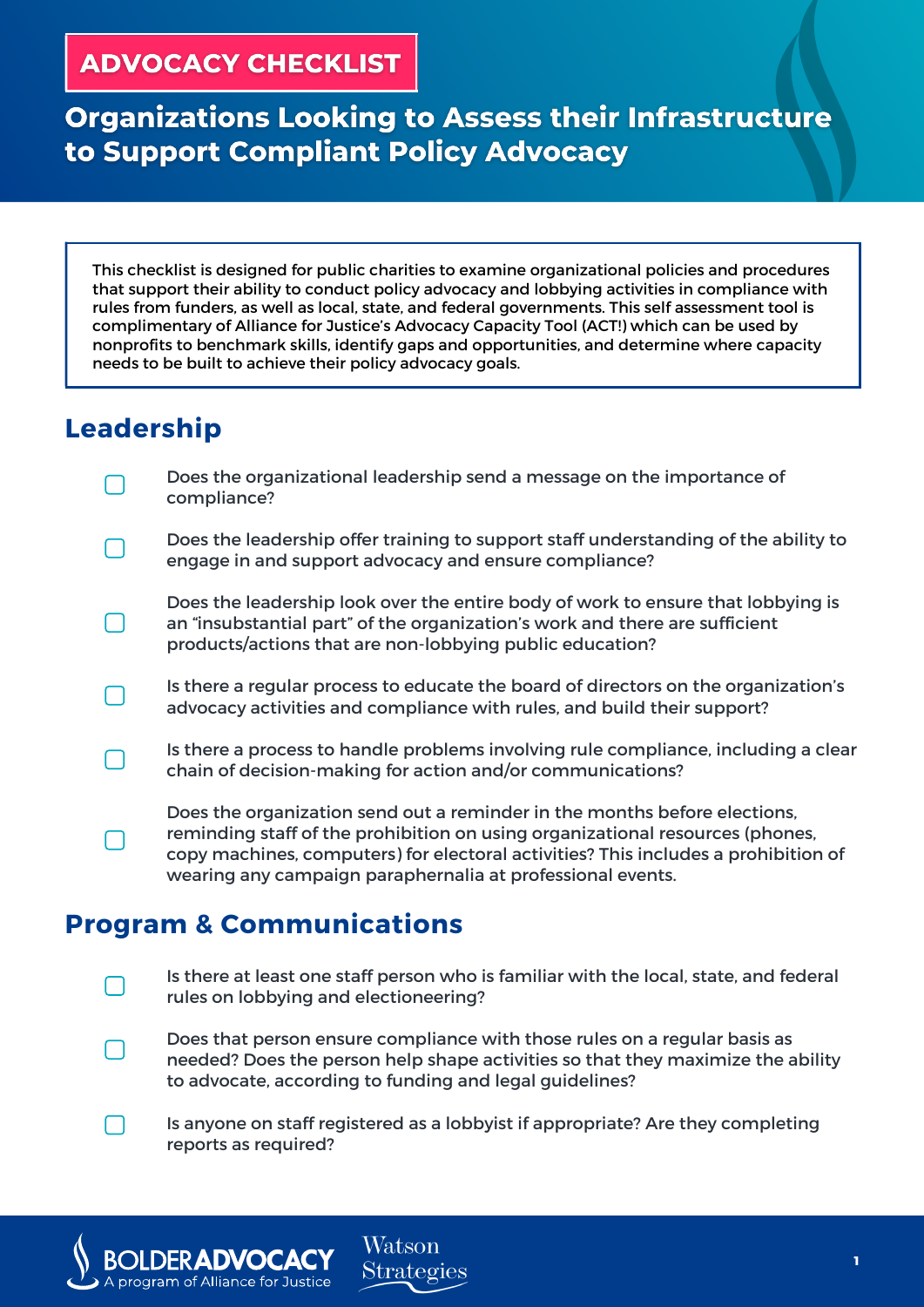



Are staff familiar with state and federal rules regarding gifts to policymakers and have a mechanism to ensure compliance (such as when inviting policymakers to meetings, site visits, or conferences?

Do communications staff understand the distinction among advocacy, lobbying and electioneering, in order to craft messages using appropriate language and to help review text? Does standard organizational text (vision, mission, description for the media, website homepage) reflect that language?

Are there dissemination vehicles (website, listservs, email distribution lists) that enable broad dissemination of materials?

Do you have access to legal counsel (inside or outside) who can provide guidance? Do you have a process to secure advice and make decisions on content to be in compliance?

#### **Development & Finance**

Do development staff understand the distinction among advocacy, lobbying, and electioneering? Do they use language in funder communications consistent with requirements? Do they understand the rules that apply to funders? Do they understand what the provisions in their grant agreements mean?

Are staff familiar with, and do they attempt to educate funders on, the funding vehicles that allow the use of funds for lobbying?

Do the fiscal staff (including fiscal sponsors) understand the distinction? Are there mechanisms to track and report time and expenses on local, state, and federal lobbying as needed?

Do budgeting processes prioritize the use of any unrestricted funds for lobbying?

Has the organization taken the 501(h) election per IRS rules (not required but recommended)?

# **Outside the Organization**

Are peer coalition members familiar with the rules, as needed?

Is there a mechanism to allocate lobbying roles, according to which partner organizations have the financial flexibility to lobby?

Is there a consistent effort to build relationships with and support from policymakers of different parties, including using bipartisan or neutral language as appropriate?